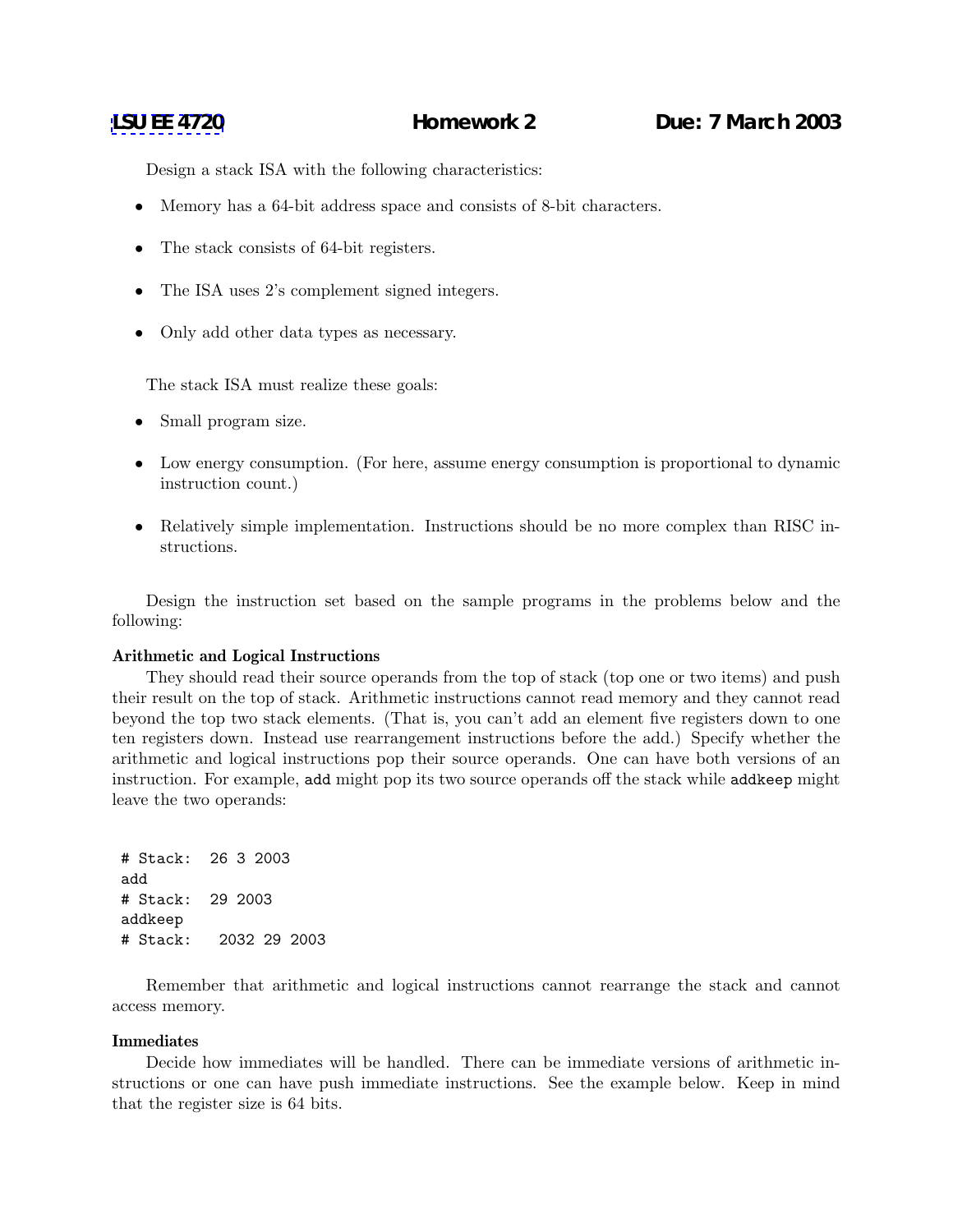```
# Stack: 123
addi 3 # An immediate add.
# Stack: 126
pushi 3
# Stack: 3 126
add
# Stack: 129
```
# **Load and Store Instructions**

Memory is read only by load instructions which push the loaded item on the stack. Memory is written only by store instructions which get the data to store from the top of the stack. Determine which addressing modes are needed for loads and stores, and design instructions with those modes.

### **Stack Rearrangement Instructions**

The stack rearrangement instructions change the order of items on the stack. Consider adding the following: exch, swaps the top two stack elements. roll  $\bf{n}$  j, remove the top j stack elements and insert them starting after what was the nth stack element. (See the example.) Other stack rearrangement instructions are possible.

# stack 11 22 33 44 55 66 exch # stack 22 11 33 44 55 66 roll 5 2 # stack 33 44 55 22 11 66

## **Control Transfer Instructions**

Your ISA must have instructions to perform conditional branches, unconditional jumps, indirect jumps, and procedure calls. It must be possible to jump or make a procedure call to anywhere in the address space. (The only thing special the instruction used for a procedure call has to do is save a return address.) The branch instructions can (but do not have to) use a condition code register. No other registers can be used (other than those in the stack). Don't forget about the target address.

**Problem 1:** As specified below, describe your ISA and the design decisions used. (Don't completely solve this part until you have solved the other problems.)

(*a*) For each instruction used to solve the problems below or requested above, show the assembler syntax and the instruction's coding. The coding should show the opcode, immediate, and any other fields that are present. Don't forget the design goals. Also don't forget about control transfer targets.

There is no need to list a complete set of instructions, but for coding purposes assume their existence. (There must be a way of coding a complete set of instructions that realize the goals of this stack ISA.)

(*b*) Determine the size of the stack. Specify instruction coding and implementation issues used to determine the size.

(*c*) Explain your decision on whether there are immediate versions of arithmetic instructions. (The alternative is instructions like pushi.)